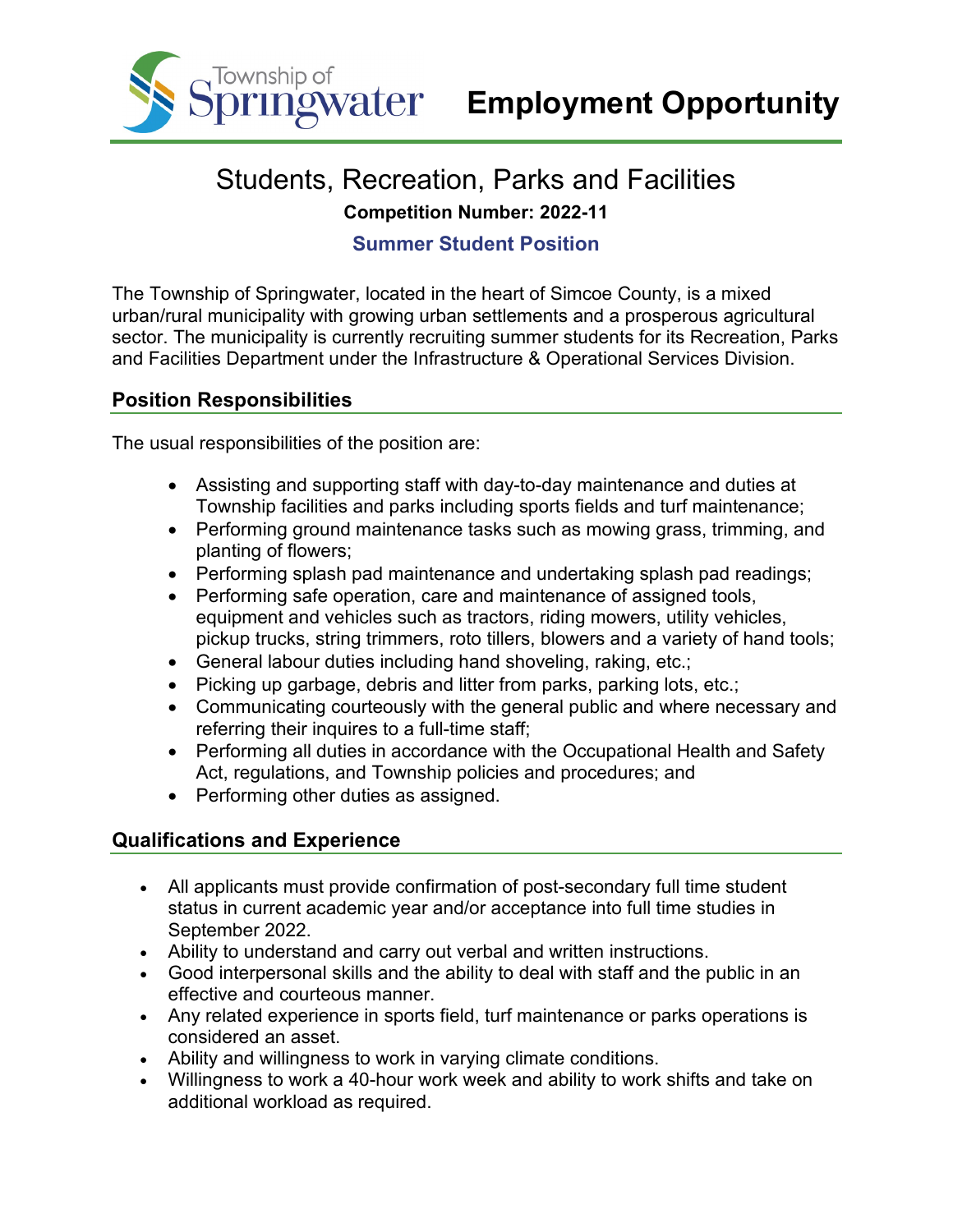- A valid and unrestricted Ontario Driver's Licence Class G2 required (Ontario Driver's Licence Class G preferred) with a driving record that demonstrates responsible and safe driving behaviour. Successful applicants will be required to provide the Township with a copy of their drivers' licence and submit a driver's abstract to verify a driving record in good standing as a condition of employment.
- Successful candidates must abide by Ontario Health & Safety Legislation and follow Township Health and Safety Policies, COVID-19 Protocols and Public Health Guidelines. Successful candidates will be required to provide their own CSA approved safety boots to be worn daily.

### **Rate of Pay**

The rate of pay is \$15.26 per hour (2021 rate) plus statutory holidays and vacation pay as per the Employment Standards Act.

### **Hours of Work**

This position will work 40 hours per week including weekends and must be available to work exclusively from May to Labour Day.

### **How to Apply**

Apply online by visiting [www.springwater.ca/careers](http://www.springwater.ca/careers) and click on **Apply Now** to submit your cover letter and resume for Competition Number 2022-11.

**Closing Date:** Ongoing until positions are filled.

**Note:** Applications that are not submitted online will not be considered. All applicants must provide a valid email address for communication purposes. Written correspondence pertaining to this recruitment may be sent to the email address provided. Applicants are responsible for ensuring that they check their email regularly. Personal information is collected under the authority of the *Municipal Act* and is used to determine eligibility for potential employment.

All summer student positions are subject to Council approval and contingent on funding. Contract dates are subject to change due to provincial and municipal health and safety regulations in place at the time and employment will be conditional on COVID-19 restrictions and guidelines.

**Important:** As a condition of hire, all new employees will be required to comply the Township's mandatory COVID-19 Vaccination Policy that is in effect.

The Township thanks all applicants for their interest. Only those candidates selected for an interview will be contacted.

#### **Accessible Accommodations**